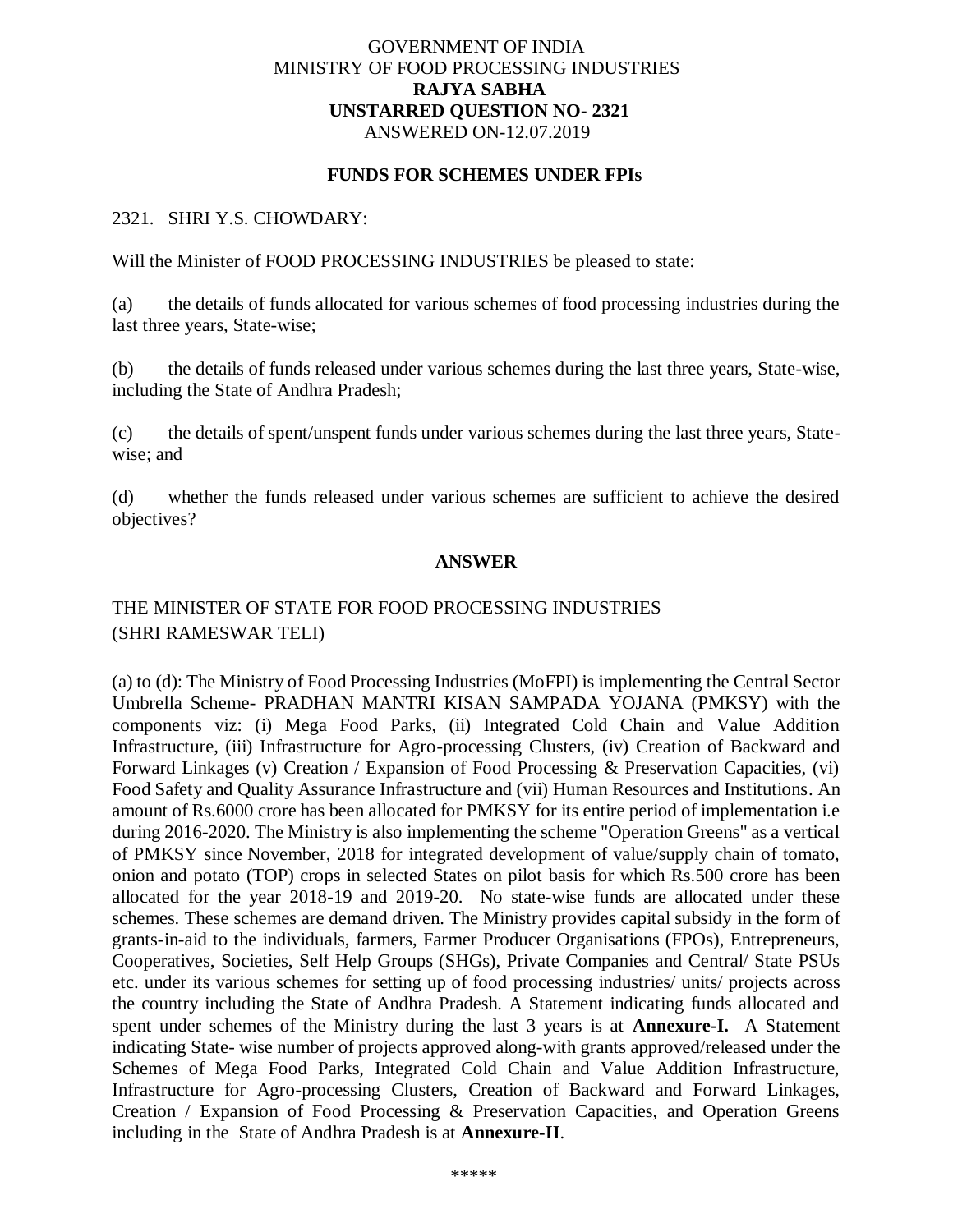## **ANNEXURE REFERRED TO IN REPLY TO PART (a) TO (d) OF RAJYA SABHA UNSTARRED QUESTION NO. 2321 ANSWERED ON 12THJULY, 2019 REGARDING FUNDS FOR SCHEMES UNDER FPIs**

A statement indicating funds allocated and spent under schemes of the Ministry during the last 3 years.

# **(In ₹ crore)**

| Year    | <b>Budget</b><br>Estimates | Revised<br><b>Estimates</b> | <b>Actual Expenditure</b> |  |
|---------|----------------------------|-----------------------------|---------------------------|--|
| 2016-17 | 600.00                     | 688.56                      | 677.16                    |  |
| 2017-18 | 725.00                     | 633.84                      | 605.58                    |  |
| 2018-19 | 1313.08                    | 870.33                      | 591.38                    |  |